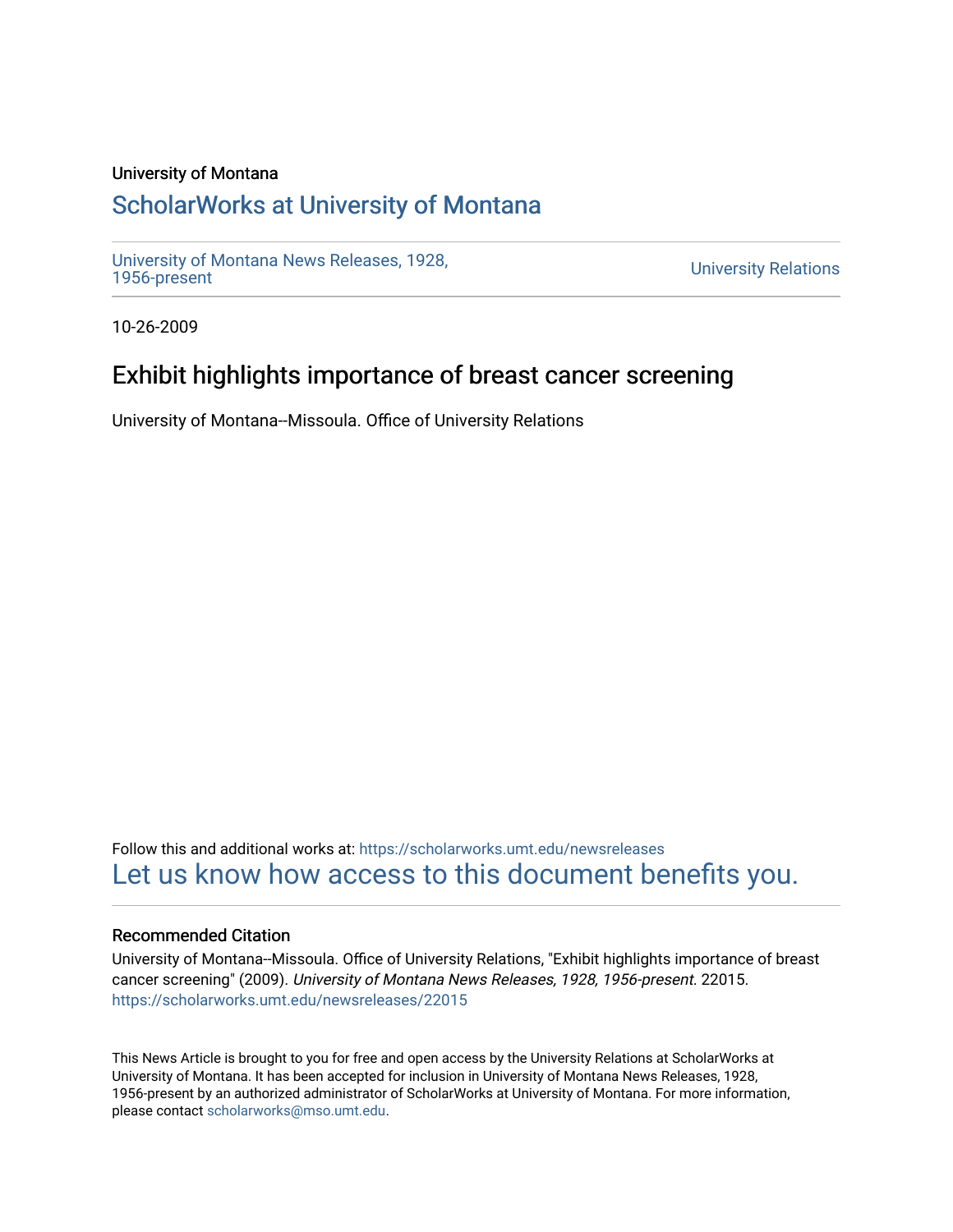

UNIVERSITY RELATIONS ■ MISSOULA, MT 59812 • 406.243.2522 • FAX: 406.243.4520

# *-rw* **l***A*

Oct. 26, 2009

Contact: Meg Ann Traci, UM Rural Institute, 406-243-4956, matraci@ruralinstitute.umt.edu.

# **EXHIBIT HIGHLIGHTS IMPORTANCE OF BREAST CANCER SCREENING MISSOULA —**

A multimedia exhibit - "Every Woman Matters: Portraits of Montana Women Living with Disabilities" - will open Friday, Nov. 6, at the History Museum in **Great Falls.**

The exhibit aims to raise awareness of health and wellness, especially in the area of breast cancer screening among Montana women with disabilities.

The museum will hold an opening reception from 4 to 7 p.m. Nov. 6 during First Friday Art Walk. The exhibit will be at the museum, located at 422 Second St. S.. through Jan. 8.

"Every Woman Matters" features black-and-white portraits of Montana women - some of them breast cancer survivors, all of them role models and advocates. The portraits, taken by internationally acclaimed portrait photographer Steven Begleiter. are augmented by a multimedia video project produced by University of Montana School of Journalism students and UM Assistant Professor Jeremy Lurgio.

To complement the exhibit, the museum also will host a collection of Tom Olin's awardwinning photographs. Olin is a social documentarian and photojoumalist whose photo archives provide a history of the disability rights movement in America. Flis photos are part of the Smithsonian Institution's Americans with Disabilities Act exhibition.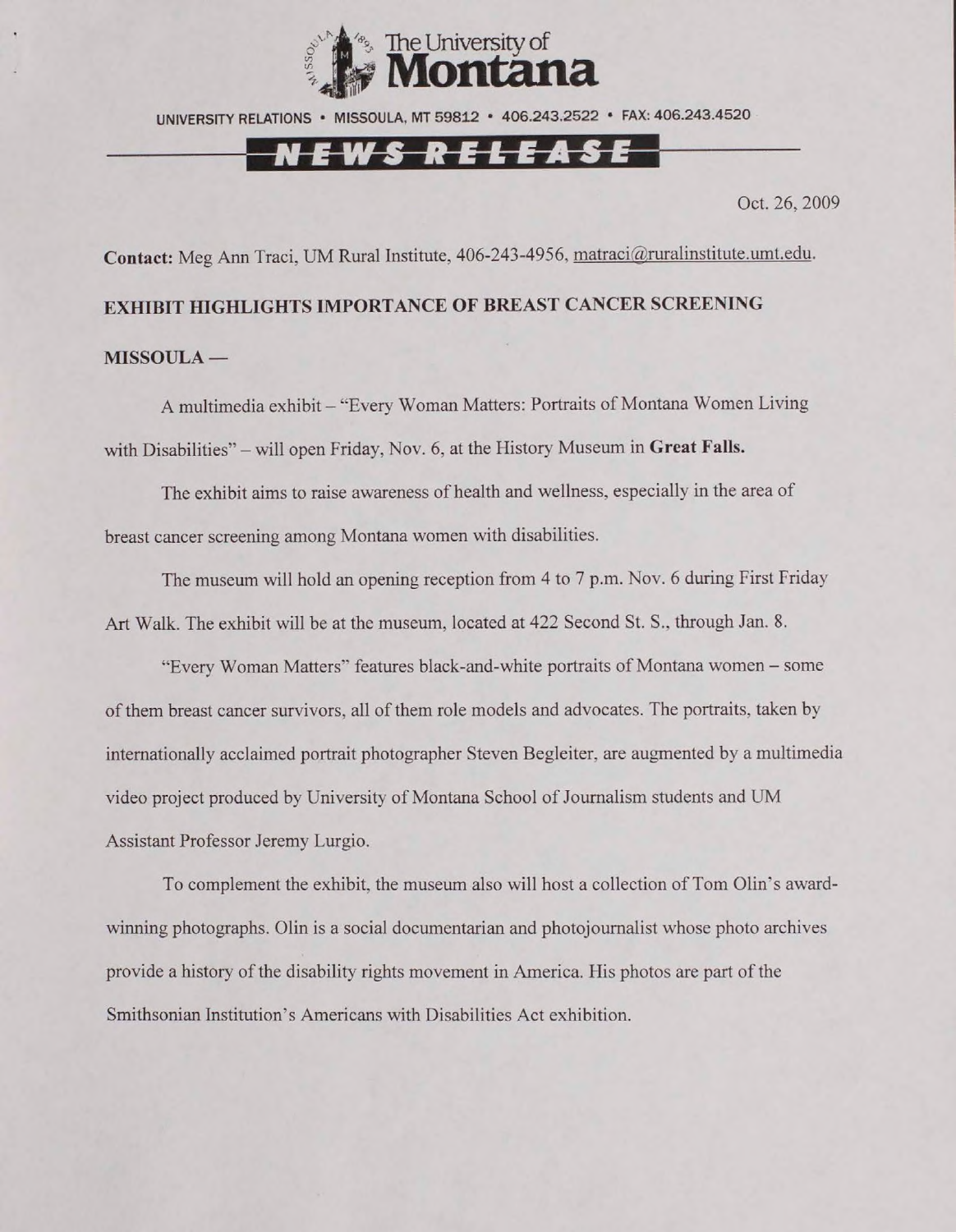The reception and exhibits will help launch the Centers for Disease Control and Prevention "Right to Know" campaign in Cascade County. The campaign is designed to increase awareness of the importance of breast cancer screening among women with physical disabilities.

About 30 percent of women 40 years or older have a disability. In the United States in 2008, 76.2 percent of women 40 or older reported having a mammogram in the past two years. Women with a disability have a lower reported mammography rate than women without a disability. More information is on the "Right to Know" Web site at

### <http://www.cdc.gov/righttoknow>.

"Every Woman Matters" portrait production was supported by a grant from the Montana affiliate of the Susan G. Komen for the Cure. Hair styling and makeup were done by volunteers Elly Burton and Randi Pilgrim of Burton's Classics in Missoula.

The exhibit premiered in Missoula in March and traveled to Helena in May to coincide with the Susan G. Komen Race for the Cure. It also has been displayed at various meetings and conferences throughout the state.

One of the objectives of "Every Woman Matters" is to increase knowledge among health care providers about best practices regarding breast cancer screening for women with physical disabilities and to help empower women to ask for what they need from health care providers.

"There are women out there, like myself, with a disability," said event spokeswoman Lynne Kelly. "They've got to be having the same problem. 1 can't be the only person who's having this problem."

Women with physical disabilities are less likely than other women to have ongoing breast cancer screening, in part because they face barriers or challenges other women don't encounter. They often face obstacles such as difficulty with transportation to physicians' offices and trouble